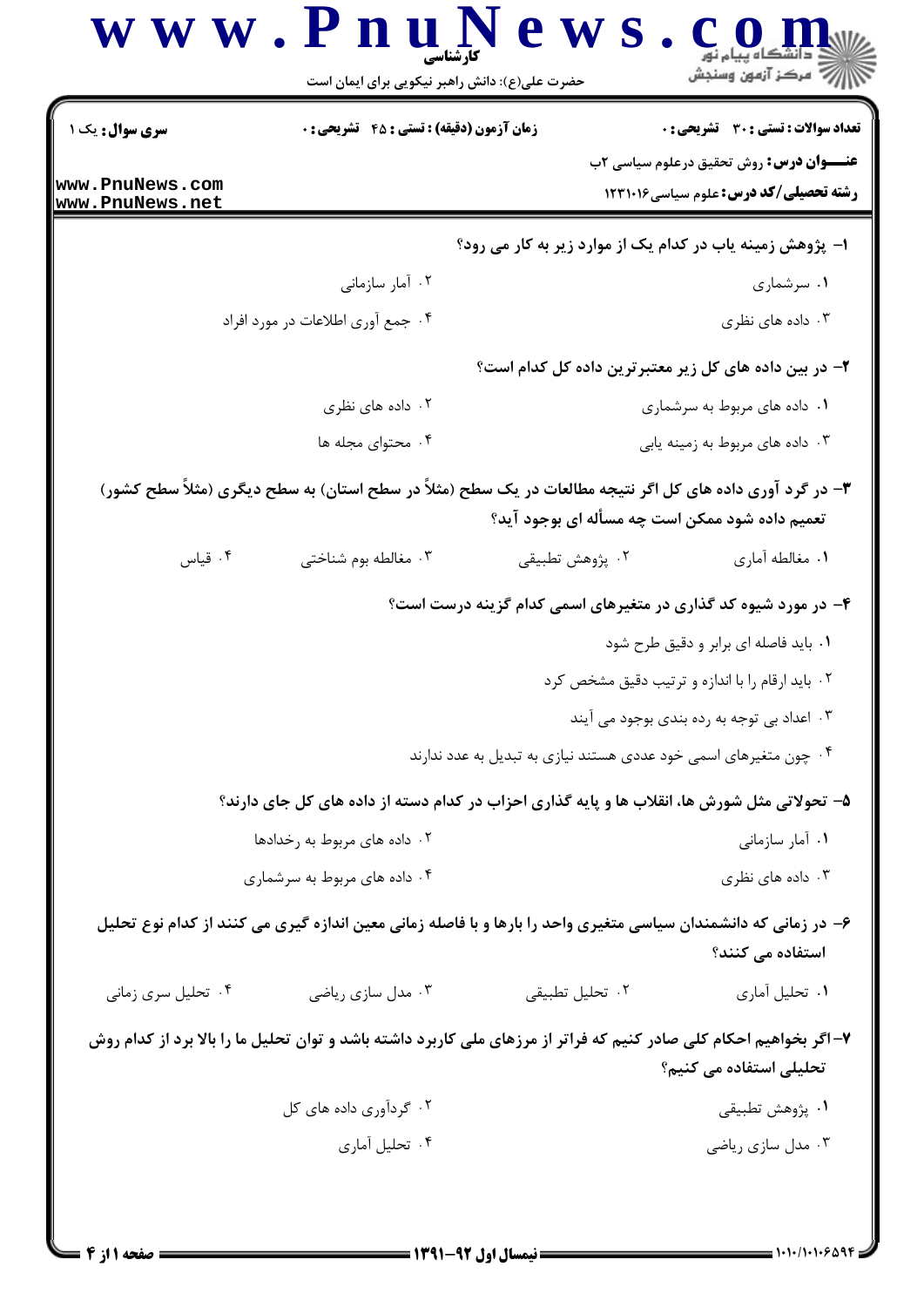| <b>سری سوال : ۱ یک</b>             | <b>زمان آزمون (دقیقه) : تستی : 45 قشریحی : 0</b>                                                             |                                    | <b>تعداد سوالات : تستی : 30 ٪ تشریحی : 0</b>                                                   |
|------------------------------------|--------------------------------------------------------------------------------------------------------------|------------------------------------|------------------------------------------------------------------------------------------------|
| www.PnuNews.com<br>www.PnuNews.net |                                                                                                              |                                    | <b>عنـــوان درس:</b> روش تحقیق درعلوم سیاسی ۲ب<br><b>رشته تحصیلی/کد درس:</b> علوم سیاسی1۲۳۱۰۱۶ |
|                                    | ۸– این مسأله که در تحقیقات بین چند کشور باید مفهوم مشابهی را مورد بررسی قرار دهیم به چه معناست؟              |                                    |                                                                                                |
|                                    | ۰۲ برای اجتناب از اختلاف و پراکندگی                                                                          |                                    | ۰۱ يکسان سازي فرهنگي                                                                           |
|                                    | ۰۴ برای اجتناب از بوجود آمدن مسأله سرایت                                                                     |                                    | ۰۳ به کار گیری مقیاس های اندازه گیری هم ارز                                                    |
|                                    | ۹- ضرورت دست یابی به مشاهدات مستقل در پژوهش های تطبیقی به چه معناست؟                                         |                                    |                                                                                                |
|                                    |                                                                                                              |                                    | ۱. لزوم انتخاب کشورهایی که تا حد امکان از همدیگر مستقل هستند                                   |
|                                    |                                                                                                              |                                    | ۰۲ لزوم انتخاب موضوع های متفاوت در کشورها                                                      |
|                                    |                                                                                                              |                                    | ۰۳ لزوم انتخاب کشورهایی که بیشترین شباهت را به هم دارند                                        |
|                                    |                                                                                                              |                                    | ۰۴ لزوم انتخاب کشورهایی که تا حد امکان کم و محدود باشند                                        |
|                                    | ۱۰- فهرستی از تمام متغیرهایی که باید در طول پژوهش به کار روند چه نام دارد؟                                   |                                    |                                                                                                |
|                                    | ۰۲ کد نامه                                                                                                   |                                    | ۰۱ کد گذاری                                                                                    |
|                                    | ۰۴ برگه کد                                                                                                   |                                    | ۰۳ ورود داده ها به کامپیوتر                                                                    |
|                                    | 11– کدام یک از گزینه های زیر بیشتر برای شرح دادن و خلاصه کردن اطلاعات به کار می روند؟                        |                                    |                                                                                                |
| ۲. جدول برشماری - نمودار خطی       |                                                                                                              | ٠١ نمودار دايره اي- نمودار ميله اي |                                                                                                |
| ۰۴ نمودار دایره ای- نمودار خطی     |                                                                                                              |                                    | ۰۳ نمودار میله ای دو سویه - نمودار دایره ای                                                    |
|                                    | ۱۲- از جدول ها و نمودارهای زیر کدام یک بیشتر از همه در علوم سیاسی رایج است؟                                  |                                    |                                                                                                |
| ۰۴ جدول توافقي                     | ۰۳ نمودار خطی                                                                                                | ۰۲ نمودار دایره ای                 | ۰۱ جدول دو سويه                                                                                |
|                                    |                                                                                                              |                                    | ۱۳– مقیاس اندازه گیری مناسب متغیرهای اسمی چیست؟                                                |
| ۰۴ انحراف معيار                    | ۰۳ میانه                                                                                                     | ۰۲ میانگین                         | ۰۱ نما                                                                                         |
|                                    |                                                                                                              |                                    | <b>۱۴</b> - برد چندکی در مورد کدام یک از موارد زیر به کار می رود؟                              |
| ۰۴ متغیرهای اسمی                   | ۰۳ متغیرهای فاصله ای                                                                                         | ۰۲ متغیرهای ترتیبی                 | ۰۱ متغیرهای عددی                                                                               |
|                                    | ۱۵– در متغیرهای فاصله ای برای اینکه گرایش فاصله های مخالف برای خنثی کردن همدیگر را از بین ببریم از چه معیاری |                                    | استفاده می کنیم؟                                                                               |
| ۰۴ ضریب همبستگی                    | ۰۳ انحراف معيار                                                                                              | ۰۲ رگرسیون                         | ۰۱ توزیع پراکندگی                                                                              |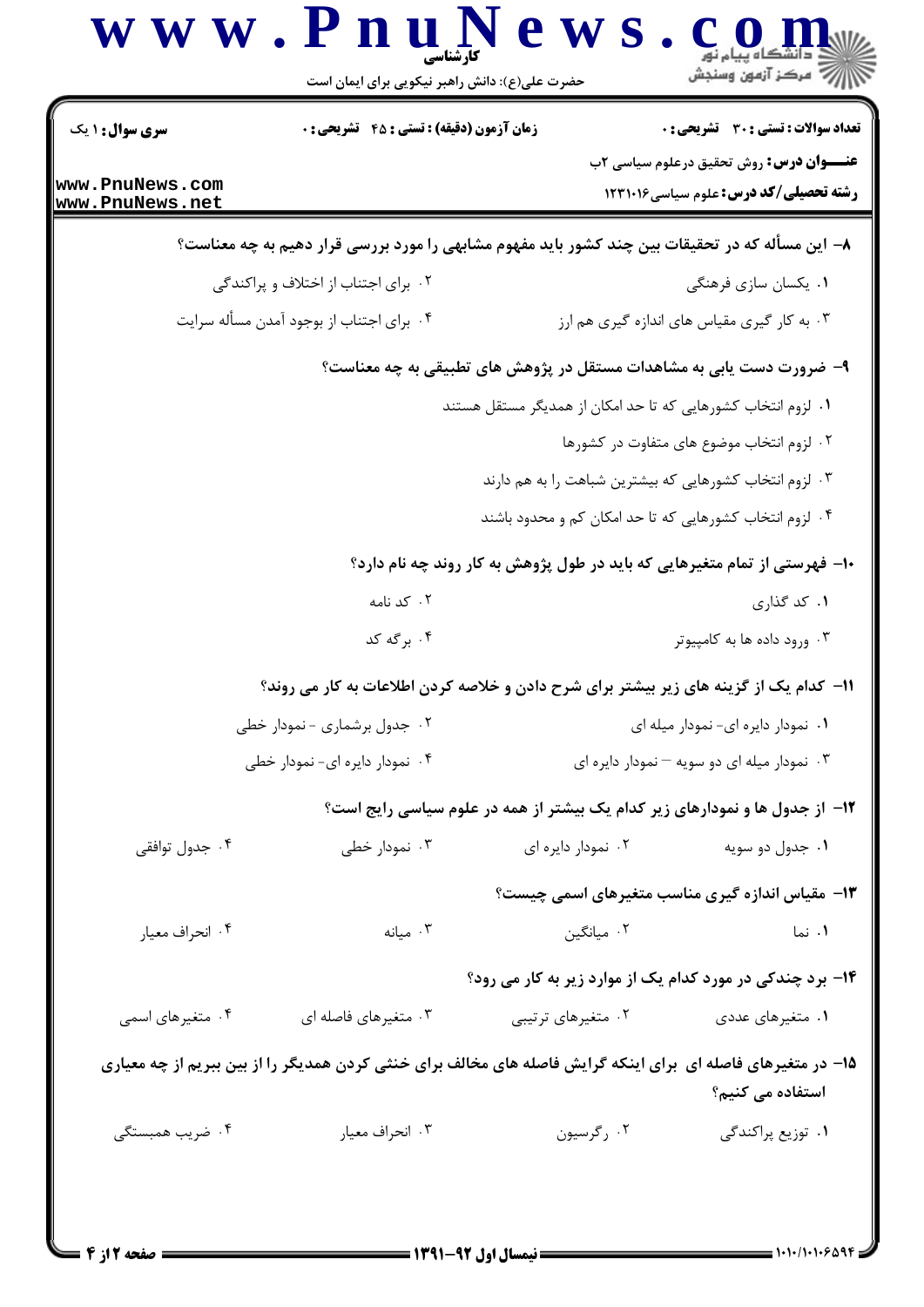| <b>سری سوال :</b> ۱ یک                             | <b>زمان آزمون (دقیقه) : تستی : 45 تشریحی : 0</b> |                       | <b>تعداد سوالات : تستی : 30 ٪ تشریحی : 0</b>                                                                                                  |  |
|----------------------------------------------------|--------------------------------------------------|-----------------------|-----------------------------------------------------------------------------------------------------------------------------------------------|--|
| www.PnuNews.com<br>www.PnuNews.net                 |                                                  |                       | <b>عنـــوان درس:</b> روش تحقیق درعلوم سیاسی ۲ب<br><b>رشته تحصیلی/کد درس:</b> علوم سیاسی1۲۳۱۰۱۶                                                |  |
|                                                    |                                                  |                       | ۱۶- بیشترین تعدادی که به موردها نسبت داده می شود را چه می نامند؟                                                                              |  |
| ۰۴ دسته نمایی                                      | ۰۳ میانه $\cdot$                                 | ۰۲ نما                | ٠١. ميانگين                                                                                                                                   |  |
|                                                    |                                                  |                       | ۱۷– در مورد ارتباط بین دو متغیر، در زمانی که هر دو متغیر با هم بالا و پایین می روند کدام یک از وضعیت های زیر صادق<br>است؟                     |  |
| ۰۴ ارتباط مثبت است                                 | ۰۳ ارتباط معکوس است                              | ۰۲ ارتباطی وجود ندارد | ٠١. ارتباط منفى است                                                                                                                           |  |
|                                                    |                                                  |                       | ۱۸– آزمون معناداری آماری در مورد متغیرهای اسمی چه نام دارد؟                                                                                   |  |
| ۰۴ ضریب همبستگی                                    | ۰۳ گاما                                          | ۰۲ مربع خی            | ۰۱ لاندا                                                                                                                                      |  |
|                                                    |                                                  |                       | ۱۹- در بحث مدل سازی، درباره موقعیت های تصمیم گیری که در مورد آنها خطر یا تردید وجود دارد از کدام مدل برای تحلیل<br>سیاست دولت استفاده می شود؟ |  |
| ۰۴ مدل امید مطلوبیت                                | ۰۳ مدل تصادفی                                    | ۰۲ مدل محاسبه ای      | ۰۱ مدل بهينه سازي                                                                                                                             |  |
|                                                    |                                                  |                       | +۲- دانشمندان علوم سیاسی تا اوایل قرن بیستم کمترین استفاده را از کدام رویکرد تحلیلی زیر داشته اند؟                                            |  |
|                                                    | ۰۲ تحلیل تطبیقی                                  |                       | ۰۱ تحلیل سری های زمانی                                                                                                                        |  |
|                                                    | ۰۴ مدل سازي رياضي                                |                       | ۰۳ تحلیل افتراقی                                                                                                                              |  |
|                                                    |                                                  |                       | <b>۲۱</b> – کدام گزینه زیر در مورد مدل درست نیست <u>؟</u>                                                                                     |  |
|                                                    | ۰۲ مدل تصویر ساده شده ای از دنیای واقعی است      |                       | ۰۱ مدل در ترسیم ویژگی های اصلی موضوع ناتوان است                                                                                               |  |
| ۰۴ مدل تنها حاوی برخی از ویژگی های دنیای واقعی است |                                                  |                       | ۰۳ مدل مجموعه ای از حدس های ما درباره جهان است                                                                                                |  |
|                                                    |                                                  |                       | ۲۲- نخستین مرحله برای ساختن مدل چه نام دارد؟                                                                                                  |  |
|                                                    | ۰۲ استقرا                                        |                       | ۰۱ مدل غیرصوری                                                                                                                                |  |
| ۰۴ انجام عملیات ریاضی بر روی مدل صوری              |                                                  |                       | ۰۳ مدل ریاضی                                                                                                                                  |  |
|                                                    |                                                  |                       | ۲۳– توسعه یافته ترین مدل ریاضی که در علوم اجتماعی و بخصوص در علوم سیاسی از آن استفاده می شود کدام یک از گزینه<br>های زیر است؟                 |  |
|                                                    | ۰۲ مدل بهینه سازی                                |                       | ۰۱ مدل داونز                                                                                                                                  |  |
| ۰۴ مدل مسابقه تسلیحاتی ریچاردسون                   |                                                  |                       | ۰۳ معمای زندانی                                                                                                                               |  |